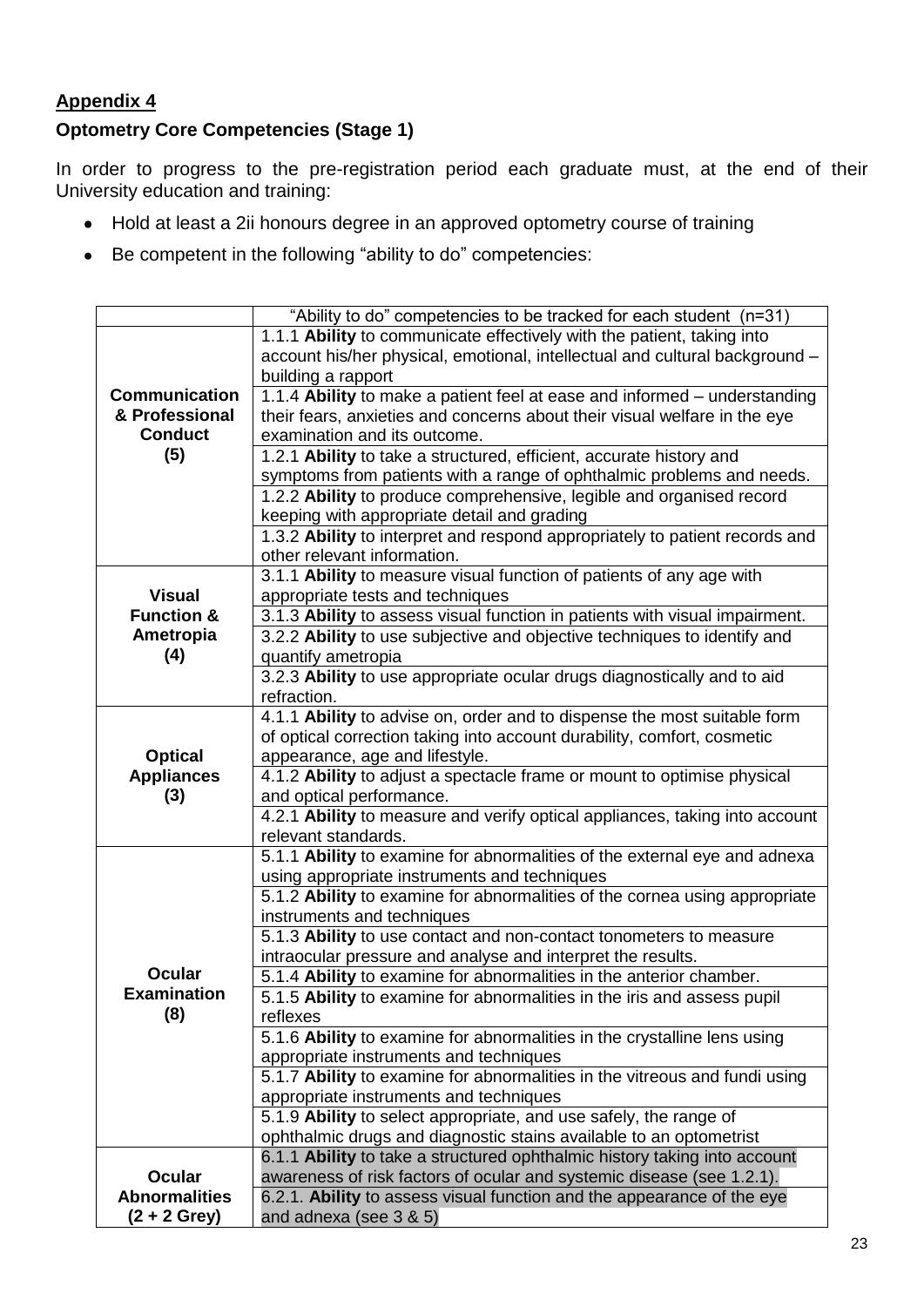|                   | 6.3.1 Ability to interpret signs and symptoms of ocular abnormality.         |
|-------------------|------------------------------------------------------------------------------|
|                   | 6.4.1. Ability to make an appropriate management plan, including the         |
|                   | ability to make appropriate urgent referrals, for each patient and to        |
|                   | involve the patient in the decision making process.                          |
|                   | 7.1.1 Ability to take an appropriate history and symptoms including          |
|                   | previous contact lens wear (see 1.2.1).                                      |
|                   | 7.1.2 Ability to assess anterior eye health (see 5.1.1 and 5.1.2).           |
| <b>Contact</b>    | 7.2.1 Ability to quantify corneal shape and size, and pupil (see 5.1.2).     |
| <b>Lenses</b>     | 7.2.2 Ability to select the optimum lens.                                    |
| $(4 + 3$ Grey)    | 7.3.2 Ability to assess and optimise lens fit.                               |
|                   | 7.4.1 Ability to teach a patient to safely insert, remove and care for       |
|                   | contact lenses.                                                              |
|                   | 7.5.1 Ability to monitor and manage the anterior eye health of contact       |
|                   | lens wearers.                                                                |
|                   | 8.1.1 Ability to take an appropriate binocular vision and/or child's history |
|                   | (see 1.2.1).                                                                 |
| <b>Binocular</b>  | 8.2.1 Ability to assess eye alignment and eye movements.                     |
| <b>Vision</b>     | 8.2.2 Ability to assess sensory fusion and stereopsis.                       |
| $(4 + 1$ Grey)    | 8.2.3 Ability to assess oculomotor function.                                 |
|                   | 8.2.4 Ability to assess accommodation.                                       |
| <b>Visual</b>     | 9.1.1 Ability to take an appropriate history of a visually impaired patient  |
| <b>Impairment</b> | (see 1.2.1).                                                                 |
| $(1 + 2$ Grey)    | 9.1.3 Ability to accurately quantify visual impairment and relate it to the  |
|                   | underlying pathology and functional consequences (see 3.1.1).                |
|                   | 9.3.2 Ability to advise on the use of optical and non-optical aids.          |
|                   |                                                                              |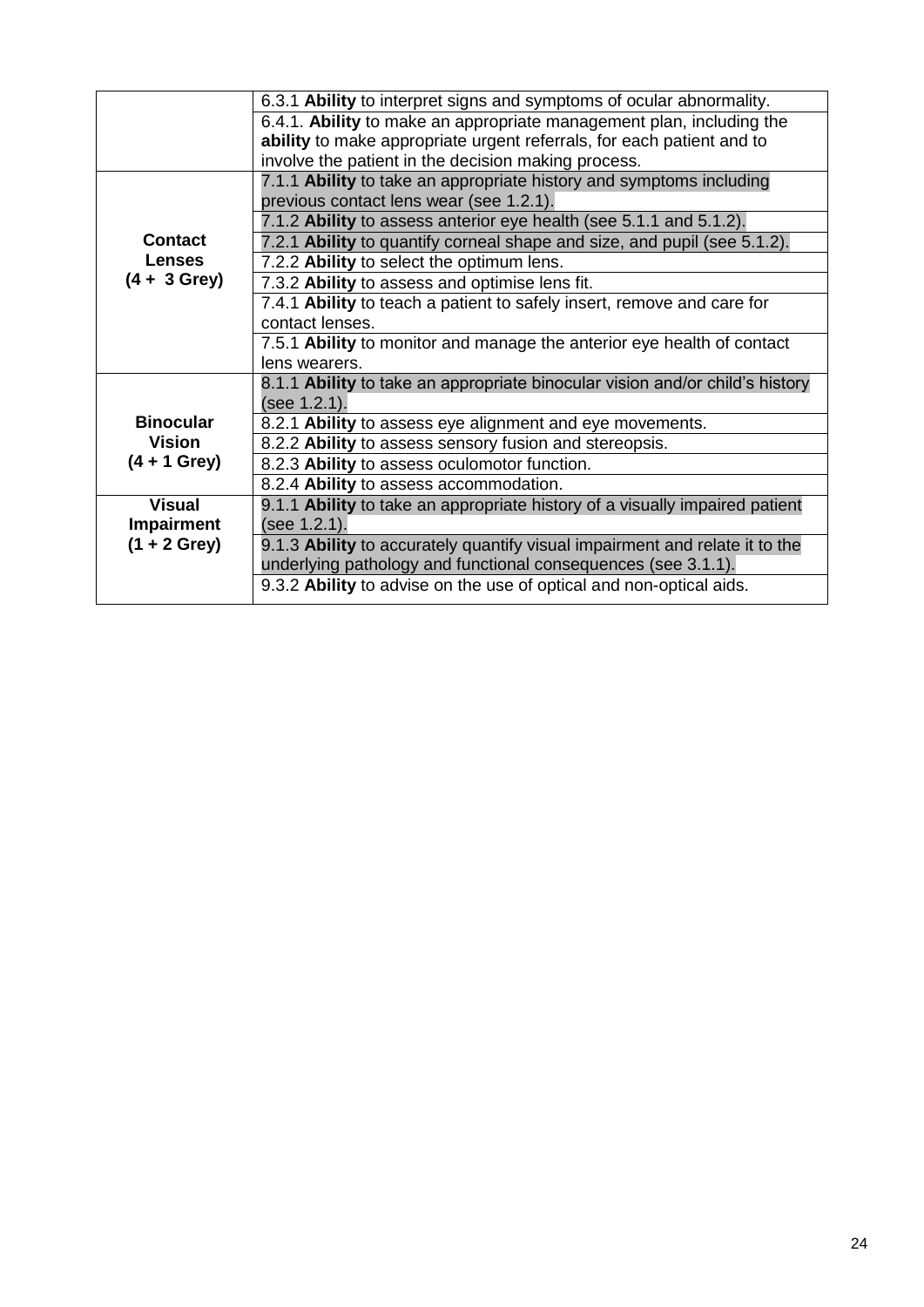## **Appendix 10**

## **Optometry Stage 2 Core Competencies 2011**

| Unit of<br><b>Competency</b>                                                                                        | <b>Elements of</b><br><b>Competence</b>                                                                                                          | <b>Performance Criteria</b>                                                                                                                                              | <b>Indicators</b>                                                                                                                                                                                                                                                                                                                                                          |
|---------------------------------------------------------------------------------------------------------------------|--------------------------------------------------------------------------------------------------------------------------------------------------|--------------------------------------------------------------------------------------------------------------------------------------------------------------------------|----------------------------------------------------------------------------------------------------------------------------------------------------------------------------------------------------------------------------------------------------------------------------------------------------------------------------------------------------------------------------|
| 1.Communication<br>The ability to<br>communicate                                                                    | 1.1 The ability to<br>communicate<br>effectively with a<br>diverse group of<br>patients with a<br>range of optometric<br>conditions and<br>needs | 1.1.1 Obtains relevant history and<br>information relating to general<br>health, medication, family history,<br>work, lifestyle and personal<br>requirements.            | Asks appropriate questions to obtain a full history.<br>Uses appropriate strategies to understand patients' needs e.g. not interrupting and then summarising<br>and checking understanding                                                                                                                                                                                 |
| effectively with the<br>patient and any<br>other appropriate                                                        |                                                                                                                                                  | 1.1.2 Elicits the detail and relevance<br>of any significant symptoms.                                                                                                   | Employs an appropriate mix of questions to elicit information from patients, for example, open and<br>closed questions.                                                                                                                                                                                                                                                    |
| person involved in<br>the care of the<br>patient, with English<br>being the primary<br>language of<br>communication |                                                                                                                                                  | 1.1.3 Identifies and responds<br>appropriately to patients' fears,<br>anxieties and concerns about their<br>visual welfare.                                              | Establishes and maintains a good professional and clinical relationship with the patient to inspire<br>trust and confidence.<br>Recognises emotion in patients.<br>Explores patient concerns and provides reassurance where appropriate, using explanations that are<br>relevant to that patient.                                                                          |
|                                                                                                                     | 1.2 The ability to<br>impart information<br>in a manner which<br>is appropriate to the                                                           | 1.2.1 Understands the patient's<br>expectations and aspirations and<br>manages situations where these cannot<br>be met.                                                  | Conveys expert knowledge in an informative and understandable way, for example, not using jargon.<br>Explores the patients' expectations and checks the level of understanding.<br>Employs a patient-centred approach to understand the patient's perspective.<br>Is able to empathise with and manage the patient's needs, resolving any problems to mutual satisfaction. |
|                                                                                                                     | recipient                                                                                                                                        | 1.2.2 Communicates with patients who<br>have poor or non-verbal communication<br>skills, or those who are confused,<br>reticent or who might mislead                     | Makes effective use of body language to support explanation.<br>Demonstrates awareness of our own body language.<br>Uses appropriate supporting material                                                                                                                                                                                                                   |
|                                                                                                                     |                                                                                                                                                  | 1.2.3 Discusses with the patient the<br>importance of systemic disease and its<br>ocular impact, its treatment and the<br>possible ocular side effects of<br>medication. | Takes a thorough history from the patient to include: medication, control, disease duration<br>Demonstrates a thorough understanding of the disease process in cases such as diabetes,<br>inflammatory disease etc.<br>Provides a layman's explanation of the particular disease process                                                                                   |
|                                                                                                                     |                                                                                                                                                  | 1.2.4 Explains to the patient the<br>implications of their pathological or<br>physiological eye condition.                                                               | Gives factually relevant information in a clear and understandable way, avoiding jargon and technical terms.<br>Uses appropriate supporting material, for example, diagrams or leaflets, and uses a range of different<br>explanations where required to avoid repetition.<br>Understands limitations of knowledge, referring the patient for advice where necessary       |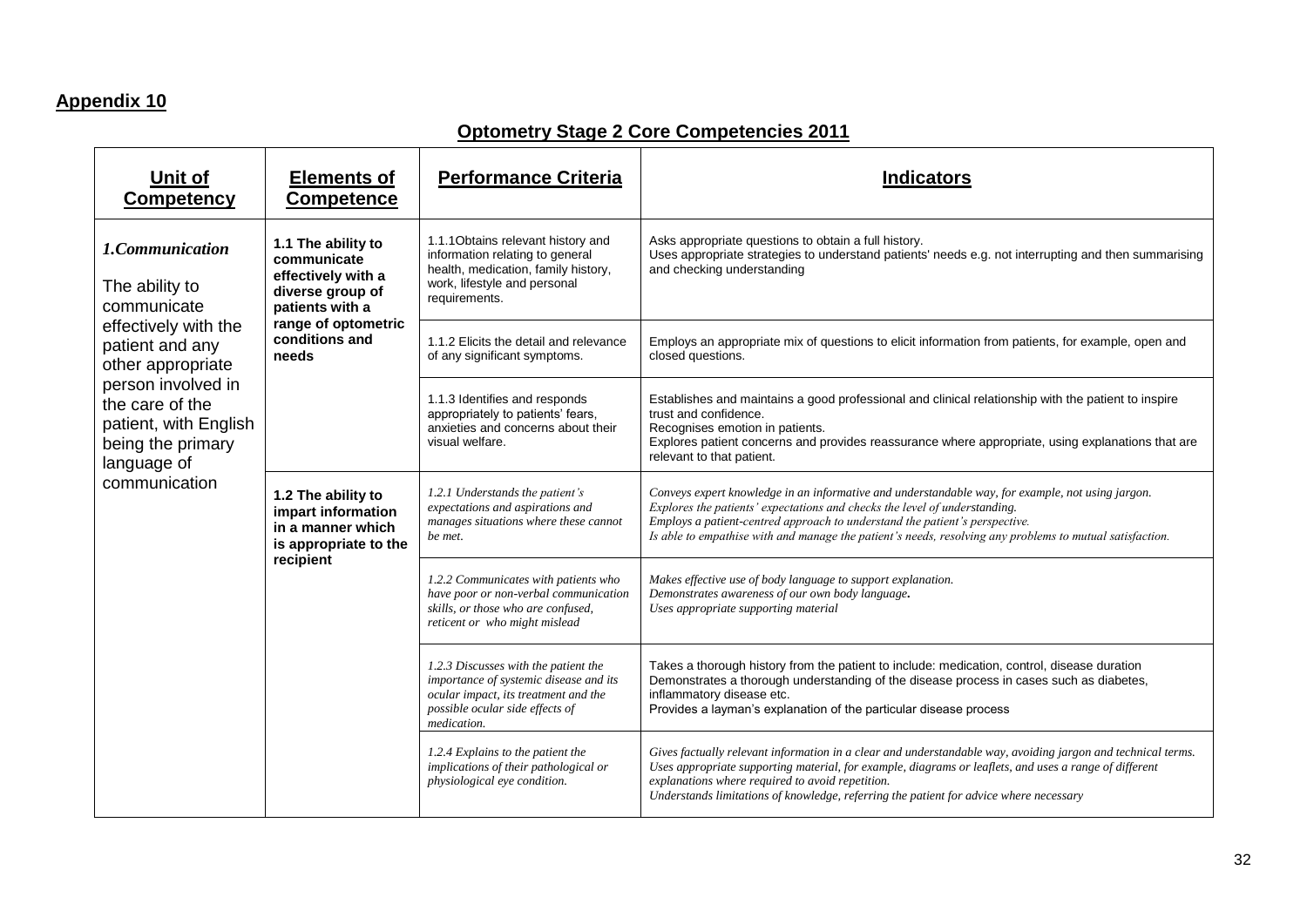|                                                         |                                                                                                        | 1.2.5 Communicates effectively with<br>any other appropriate person involved in<br>the care of the patient                                         | Records and discusses advice and management in a clear and appropriate manner                                                                                                                                                                                                                                                                                                                                                                                         |
|---------------------------------------------------------|--------------------------------------------------------------------------------------------------------|----------------------------------------------------------------------------------------------------------------------------------------------------|-----------------------------------------------------------------------------------------------------------------------------------------------------------------------------------------------------------------------------------------------------------------------------------------------------------------------------------------------------------------------------------------------------------------------------------------------------------------------|
| Unit of<br><b>Competency</b>                            | <b>Elements of</b><br><b>Competence</b>                                                                | <b>Performance Criteria</b>                                                                                                                        | <b>Indicators</b>                                                                                                                                                                                                                                                                                                                                                                                                                                                     |
| 2. Professional<br><b>Conduct</b>                       | 2.1 The ability to manage<br>patients in a safe,<br>appropriate and<br>confidential environment        | 2.1.1 Adheres to Health and Safety<br>policies in the practice including the<br>ability to implement appropriate<br>measures for infection control | Demonstrates a proactive approach to Health and Safety issues such as identifying hazards, risk<br>assessment, first aid, etc, in order to produce a safe environment for staff and patients alike.<br>Demonstrates appropriate personal hygiene, cleanliness of the practice, hygiene relating to<br>instrumentation, contact lenses, disposal of clinical waste etc.                                                                                                |
| The ability to<br>comply with the<br>legal, ethical and |                                                                                                        | 2.1.2 Maintains confidentiality in all<br>aspects of patient care                                                                                  | Demonstrates knowledge of the Data Protection Act (1987) and how this impacts on security, access and<br>confidentiality of patient records.                                                                                                                                                                                                                                                                                                                          |
| professional<br>aspects of<br>practice                  |                                                                                                        | 2.1.3 Shows respect for all patients                                                                                                               | Recognises and takes into consideration patient's specific needs and requirements e.g. cultural<br>diversity or religious belief                                                                                                                                                                                                                                                                                                                                      |
|                                                         | 2.2 The ability to<br>comply with legal,<br>professional and<br>ethical issues relating<br>to practice | 2.2.1 Is able to manage all patients<br>including those who have additional<br>clinical or social needs                                            | Respects and cares for all patients and their carers in a caring, patient, sensitive and appropriate manner.<br>Has knowledge of the Disability Discrimination Act (1995), and ensures the patient environment is safe,<br>inviting and user-friendly in terms of access and facilities for all patients.<br>Has an awareness of different types of disabilities and patients with additional needs.<br>Understands the criteria and process for RVI/CVI registration |
|                                                         |                                                                                                        | 2.2.2 Is able to work within a multi-<br>disciplinary team                                                                                         | Respects the roles of other members of the practice team and how working together gives the patient the<br>highest possible level of care.<br>In relation to shared care, is aware of:<br>local and national shared care schemes<br>$\circ$<br>the roles of practice staff within these<br>$\circ$<br>the local scheme protocols<br>$\circ$                                                                                                                           |
|                                                         |                                                                                                        | 2.2.3 Is able to work within the law and<br>within the codes and guidelines set by<br>the regulator and the profession.                            | Demonstrates knowledge of the advice and guidance set by the respective professional body and standards set<br>by their local PCT.<br>Demonstrates knowledge of the code of conduct set down by the General Optical Council.<br>Demonstrates a knowledge of the relevant law relating to their role e.g. Opticians Act, GOS benefits, fees and<br>charges, Medicines Act                                                                                              |
|                                                         |                                                                                                        | 2.2.4 Creates and keeps full, clear,<br>accurate and contemporaneous records.                                                                      | Is able to produce records which are legible and contain all relevant patient details, measurements, results and<br>advice                                                                                                                                                                                                                                                                                                                                            |
|                                                         |                                                                                                        | 2.2.5. Interprets and responds to                                                                                                                  | Makes a decision based on their own and previous findings                                                                                                                                                                                                                                                                                                                                                                                                             |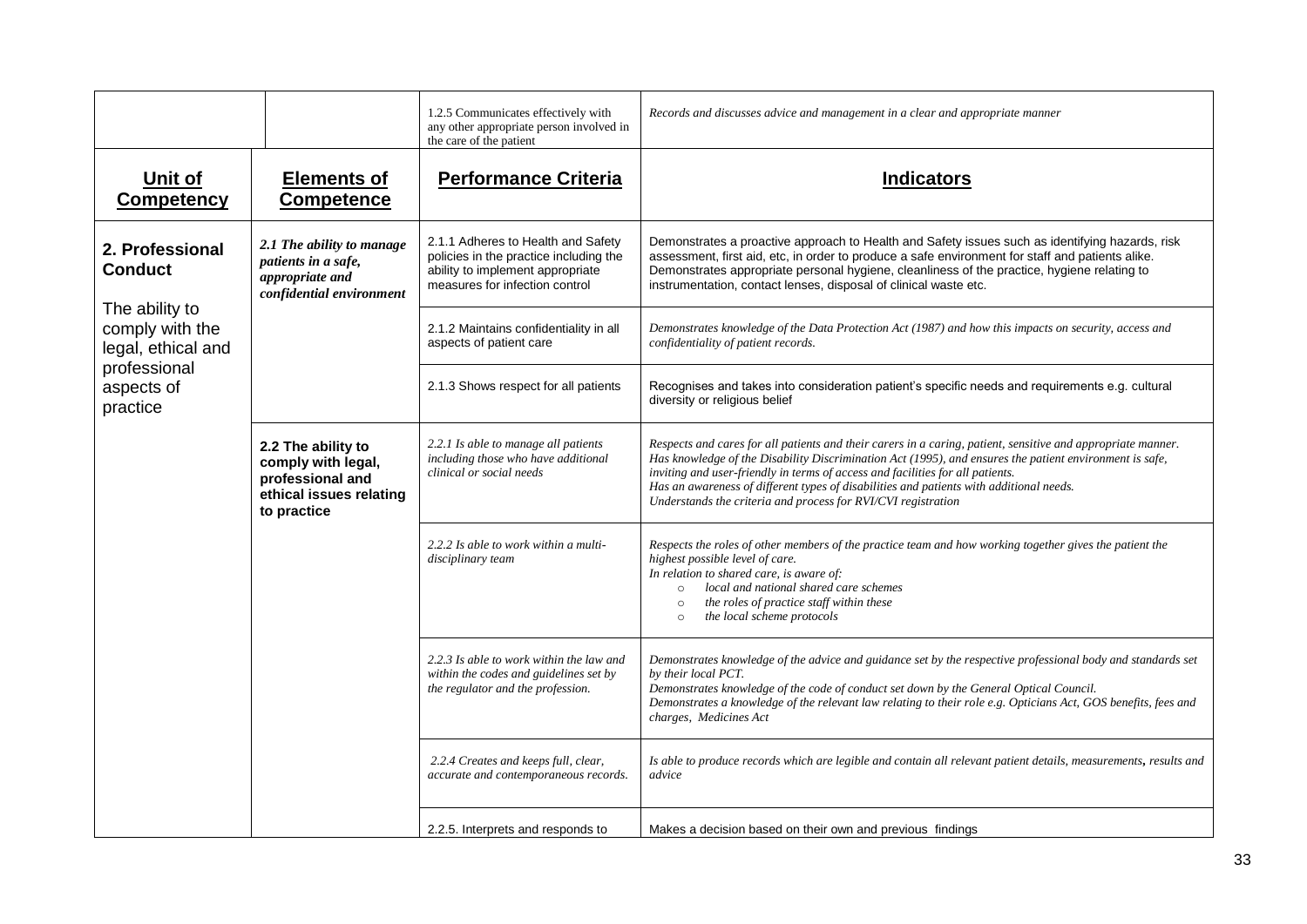| existing records.                                                                                 | Modifies their actions appropriately as a response to relevant history or previous records<br>Identifies and responds to the significance of:<br>refractive change/ocular status<br>clinical findings, for example, reduced VA<br>previous form of optical correction                                                                |
|---------------------------------------------------------------------------------------------------|--------------------------------------------------------------------------------------------------------------------------------------------------------------------------------------------------------------------------------------------------------------------------------------------------------------------------------------|
| 2.2.6. Makes an appropriate<br>judgement regarding referral and<br>understands referral pathways. | Refers to appropriate person with appropriate urgency<br>Recognises difference between referral and notification<br>Includes appropriate information in referral letter<br>Gives appropriate advice to patient including written statement<br>Shows understanding of local protocol / with some understanding of national variations |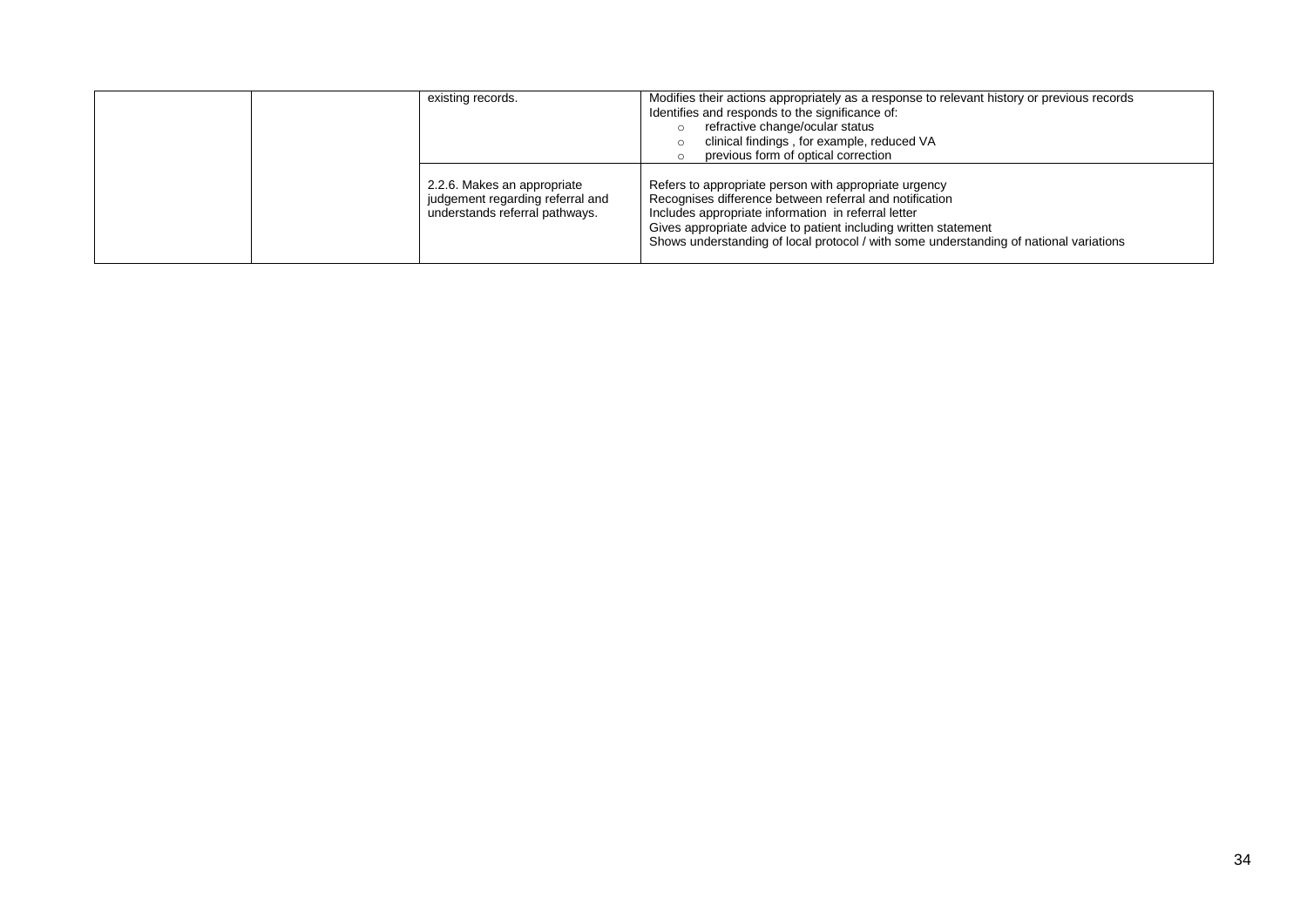|                              |                                                                                                                                                                                                                  | <b>Performance Criteria</b>                                                                                                                                                                                                                                                                                                                                                       | <b>Indicators</b>                                                                                                                                                                                                                                                                                                                                                                                                                                                                                                                                                                                |
|------------------------------|------------------------------------------------------------------------------------------------------------------------------------------------------------------------------------------------------------------|-----------------------------------------------------------------------------------------------------------------------------------------------------------------------------------------------------------------------------------------------------------------------------------------------------------------------------------------------------------------------------------|--------------------------------------------------------------------------------------------------------------------------------------------------------------------------------------------------------------------------------------------------------------------------------------------------------------------------------------------------------------------------------------------------------------------------------------------------------------------------------------------------------------------------------------------------------------------------------------------------|
| Unit of<br><b>Competency</b> | <b>Elements of</b><br><b>Competence</b>                                                                                                                                                                          |                                                                                                                                                                                                                                                                                                                                                                                   |                                                                                                                                                                                                                                                                                                                                                                                                                                                                                                                                                                                                  |
| 3. Methods of                | 3.1 The ability to use<br>techniques in ocular                                                                                                                                                                   | 3.1.1 Uses instruments to measure<br>corneal curvature and assess it's<br>regularity                                                                                                                                                                                                                                                                                              | Uses instruments to accurately measure, assess and record the corneal curvature and regularity<br>Correctly interprets the information gathered                                                                                                                                                                                                                                                                                                                                                                                                                                                  |
| <b>Examination</b>           | <b>Ocular</b><br>examination and to<br>understand the<br>implications of the<br>findings in terms of<br>subsequent<br>The ability to<br>examination<br>perform an<br>techniques<br>examination of<br>the eye and | 3.1.2 Uses a slit lamp to examine the<br>external eye and related structures                                                                                                                                                                                                                                                                                                      | Demonstrates an understanding of the methods of illumination, filters and other attributes of the slit<br>lamp and their uses<br>Demonstrates a full slit-lamp routine for the assessment of the external eye and related structures in<br>a logical sequence                                                                                                                                                                                                                                                                                                                                    |
| related                      |                                                                                                                                                                                                                  | 3.1.3 Examines the fundi using both<br>direct and indirect techniques                                                                                                                                                                                                                                                                                                             | Uses a technique which allows an appropriate view of the fundus, including thorough and systematic<br>scanning<br>Demonstrates a safe technique<br>Detects significant lesions                                                                                                                                                                                                                                                                                                                                                                                                                   |
| structures                   | 3.1.4 Identifies abnormal colour<br>vision and appreciates its<br>significance                                                                                                                                   | For a minimum of 2 different test types, the ability to:<br>Identify the test types available and who to use them on<br>$\circ$<br>Correctly use and interpret the results<br>$\circ$<br>Advise and manage the patient appropriately<br>$\circ$<br>Understands the significance of results in terms of:<br>$\circ$<br>Occupational implications<br>$\circ$<br>Genetics<br>$\circ$ |                                                                                                                                                                                                                                                                                                                                                                                                                                                                                                                                                                                                  |
|                              |                                                                                                                                                                                                                  | 3.1.5 Investigates the visual fields of<br>patients with all standards of acuity<br>and analyses and interprets the<br>results.                                                                                                                                                                                                                                                   | Identifies which patients require visual fields assessment<br>Chooses and carries out the appropriate method and manner of visual field assessment<br>Interprets the field plot (including reliability), describing any abnormality using recognised terminology<br>Identifies the cause of field defects from sample images e.g. location of visual pathway lesion, retinal<br>problem<br>Uses the basic alternative techniques in appropriate circumstances e.g. confrontation, Amsler,<br>alternative fixation targets<br>Appropriately adapts investigation for patients with reduced acuity |
|                              |                                                                                                                                                                                                                  | 3.1.6 Uses both a non-contact and<br>contact tonometer to measure<br>intraocular pressure and analyses<br>and interprets the results.                                                                                                                                                                                                                                             | Safely sets up and uses the appropriate tonometer<br>For contact tomometry demonstrates appropriate choice and use of drug/s<br>Provides explanation and advice to the patient covering:<br>Process, risks, after procedure advice<br>$\circ$<br>Accurately records and interprets the results                                                                                                                                                                                                                                                                                                   |
|                              |                                                                                                                                                                                                                  | 3.1.7 Assesses the tear film                                                                                                                                                                                                                                                                                                                                                      | Chooses appropriate instrumentation and uses correct and safe methods to assess tear quantity and<br>quality                                                                                                                                                                                                                                                                                                                                                                                                                                                                                     |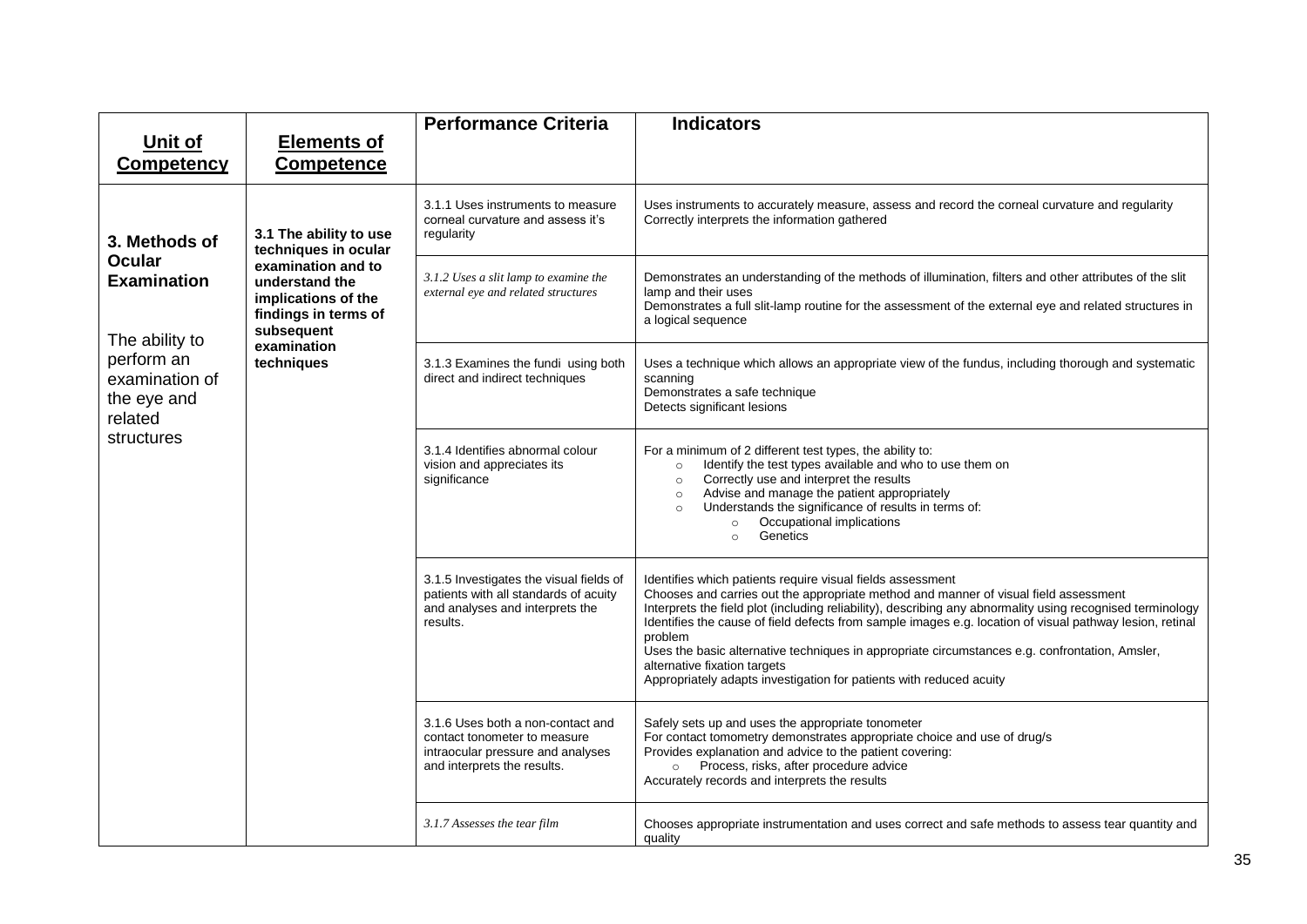|  |                                                                                          |                                                                                                                                                                                                                                                                                                                       | Accurately records the results and differentiates normal from abnormal                                                                                                                                                   |
|--|------------------------------------------------------------------------------------------|-----------------------------------------------------------------------------------------------------------------------------------------------------------------------------------------------------------------------------------------------------------------------------------------------------------------------|--------------------------------------------------------------------------------------------------------------------------------------------------------------------------------------------------------------------------|
|  | 3.1.8 Uses the slit lamp to assesses<br>anterior chamber signs of ocular<br>inflammation | Uses the appropriate slit lamp technique in appropriate ambient lighting<br>Slit lamp technique should include viewing the following:<br>Corneal endothelium<br>Aqueous humour<br>Iris and anterior lens surface<br>Describes and grades what they would expect to see in a patient with anterior ocular inflammation |                                                                                                                                                                                                                          |
|  | 3.1.9 Assesses pupil reactions                                                           | Uses appropriate ambient illumination and light source to assess pupil reactions<br>Accurately records the results and differentiates normal from abnormal                                                                                                                                                            |                                                                                                                                                                                                                          |
|  | 3.1.10 Uses diagnostic drugs to aid<br>ocular examination                                | Understands the indications and contraindications for drug use and potential side effects<br>Understands and applies best practice in terms of the legal aspects of access, use and supply<br>Makes appropriate selection of drug/s and uses safely                                                                   |                                                                                                                                                                                                                          |
|  |                                                                                          | 3.1.11 Makes an assessment of the<br>fundus in the presence of media<br>opacities.                                                                                                                                                                                                                                    | Carries out dilated examination of a patient using a binocular indirect ophthalmoscopy (BIO) lens<br>Provides evidence of fundus seen (features recorded e.g. C/D ratio, pigmentation etc.)<br>Records the media opacity |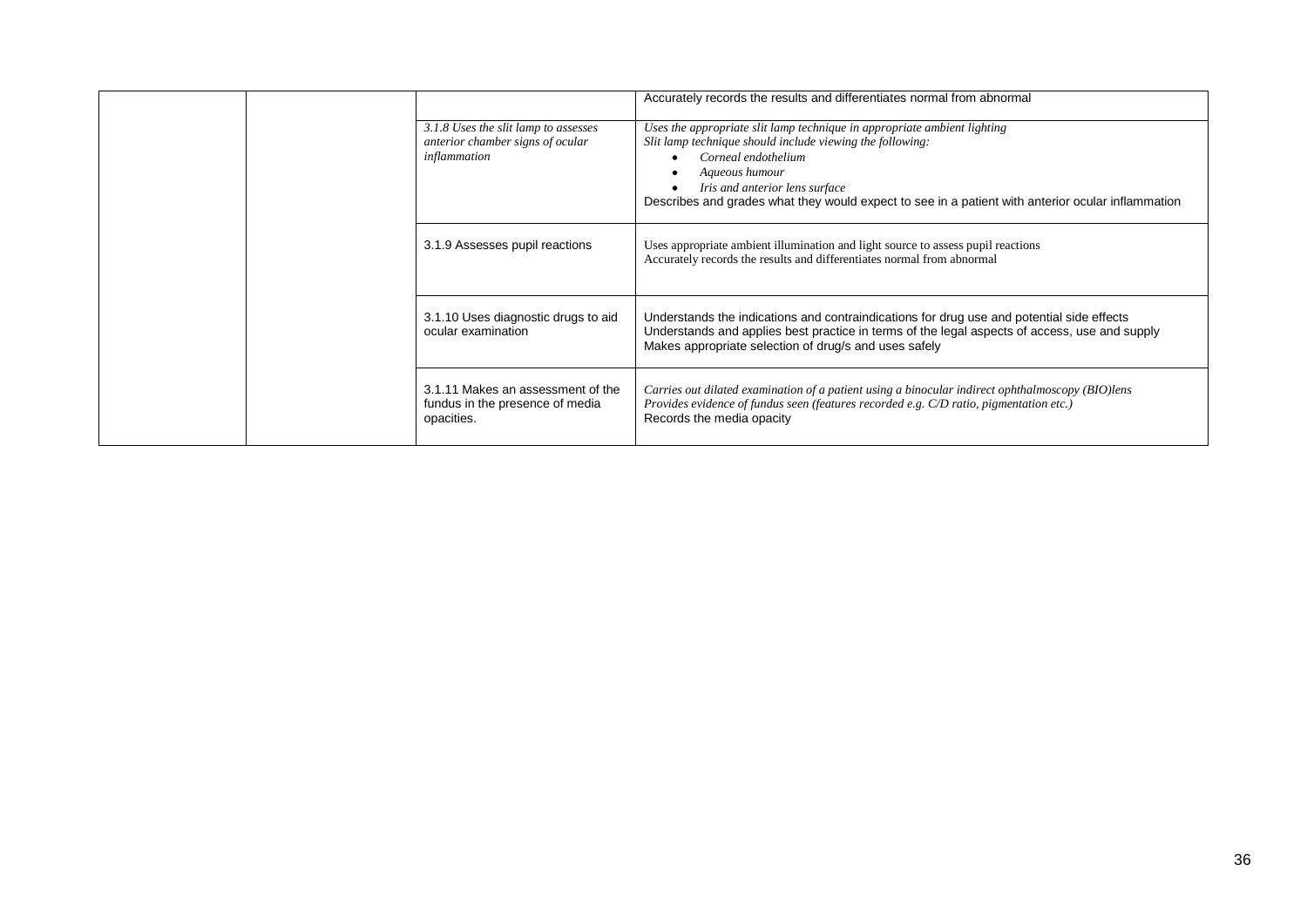| Unit of<br><b>Competency</b>                                      | <b>Elements of</b><br><b>Competence</b>                              | <b>Performance Criteria</b>                                                                                                                                                | <b>Indicators</b>                                                                                                                                                                                                                                                                                                                                                                                                                                                                                                        |
|-------------------------------------------------------------------|----------------------------------------------------------------------|----------------------------------------------------------------------------------------------------------------------------------------------------------------------------|--------------------------------------------------------------------------------------------------------------------------------------------------------------------------------------------------------------------------------------------------------------------------------------------------------------------------------------------------------------------------------------------------------------------------------------------------------------------------------------------------------------------------|
| 4. Optical<br><b>Appliances</b>                                   | 4.1 The ability to<br>interpret and dispense<br>a prescription using | 4.1.1 Identifies anomalies in a<br>prescription and implements the<br>appropriate course of action                                                                         | Identifies possible errors in a prescription and follows the appropriate course of action<br>Identifies and explains any problems which may occur from the given prescription and offers<br>solutions, for example, aniseikonia, anisometropia                                                                                                                                                                                                                                                                           |
| The ability to<br>dispense an<br>appropriate<br>optical appliance | appropriate lenses<br>and facial and frame<br>measurements.          | 4.1.2 Measures and verifies optical<br>appliances taking into account relevant<br>standards where applicable.                                                              | Measures and verifies that lenses have been produced to a given prescription within BS tolerances<br>Verifies that all aspects of the frame or mount has been correctly supplied<br>Measures and verifies that the lenses are correctly positioned in the spectacle frame/mount within<br><b>BS</b> tolerances                                                                                                                                                                                                           |
|                                                                   |                                                                      | 4.1.3 Matches the form, type and<br>positioning of lenses to meet all the<br>patient's needs and requirements and<br>provides appropriate advice                           | Provides all the necessary information for a pair of spectacles to be duplicated, to include:<br>Prescription<br>$\bullet$<br>Lens type and form<br>$\bullet$<br>Centration and fitting positions<br>Frame details<br>$\bullet$<br>Lens surface treatments<br>$\bullet$                                                                                                                                                                                                                                                  |
|                                                                   |                                                                      | 4.1.4 Advises on personal eye protection<br>regulations and relevant standards, and<br>appropriately advises patients on their<br>occupational visual requirements.        | Applies the relevant standards for:<br>VDU users, driving<br>$\bullet$<br>EN standards, including markings standards BSEN I66 and legislation and sources<br>$\bullet$<br>Demonstrates a knowledge of visual task analysis including lighting<br>Understands the legal responsibilities for employees, employers, dispensing opticians and<br>optometrists<br>Understands and identifies common ocular hazards and common or sight threatening leisure<br>activities and occupations and the ability to advise patients. |
|                                                                   |                                                                      | 4.1.5 Dispenses a range of lens<br>forms to include complex lenses,<br>multifocals and high corrections, and<br>advise on their application to specific<br>patients needs. | Demonstrates correct interpretation of prescriptions<br>Understands the following lens parameters<br>Lens form, design, materials, coatings and tints, availability, blank sizes<br>Demonstrates understanding of frames covering the following:<br>Size, materials, relationship between frame, lenses and face<br>Demonstrates the appropriate lens and frame selection and justification (bearing in mind patient's<br>lifestyle requirements)<br>Demonstrates appropriate frame adjustments                          |
|                                                                   |                                                                      | 4.1.6 Prescribes and dispenses<br>spectacles for vocational use.                                                                                                           | Identifies the vocational needs of the patient and carries out task analysis<br>Takes appropriate measurements<br>Prescribes and dispenses the most appropriate frames and lenses for the task                                                                                                                                                                                                                                                                                                                           |
|                                                                   |                                                                      | 4.1.7. Manages non-tolerance cases.                                                                                                                                        | Identifies problems<br>Undertakes appropriate investigation and takes appropriate action<br>Explains to patient what course of action will be taken and obtains patient's agreement<br>Arranges follow-up if necessary                                                                                                                                                                                                                                                                                                   |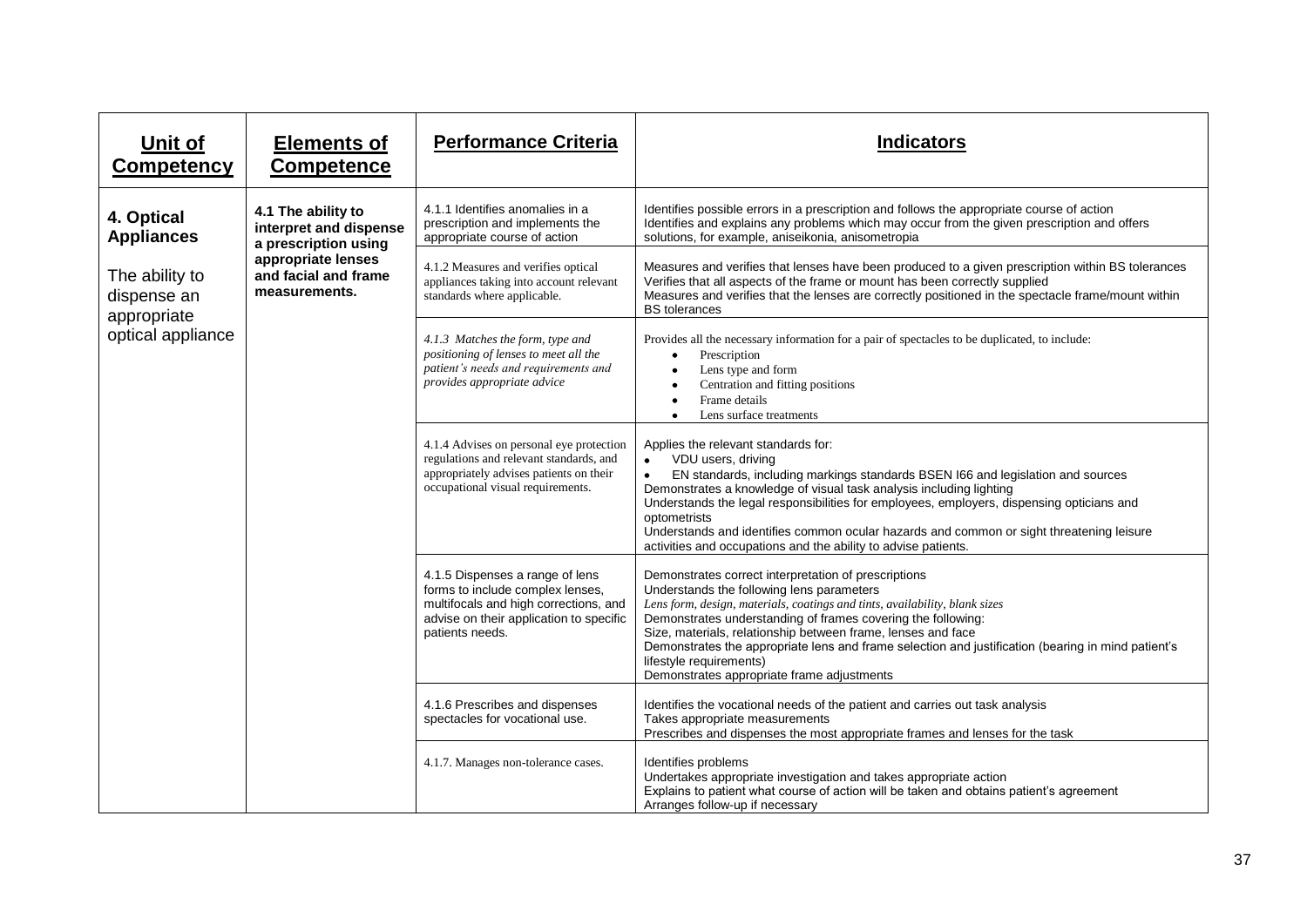| 4.2 The ability to<br>advise on and to<br>dispense low vision<br>aids | 4.2.1 Advises on the use of, and<br>dispenses simple low vision aids<br>including simple hand and stand<br>magnifiers, typoscopes and hand held<br>telescopes. | Identifies which patients would benefit from low vision aids and advice<br>Understands the principles of magnification, field of view and working distance in relation to different<br>aids<br>Provides advice on the advantages and disadvantages of different types of simple low vision aids<br>Understands the mechanisms of prescribing magnification including acuity reserve<br>Gives correct instruction to a patient in the use of various aids, to include:<br>Which specs to use with aid<br>Lighting required<br>Appropriate working distance<br>Provides basic advice on non-optical aids, use of contrast and lighting to enhance visual<br>performance and daily living skills |
|-----------------------------------------------------------------------|----------------------------------------------------------------------------------------------------------------------------------------------------------------|-----------------------------------------------------------------------------------------------------------------------------------------------------------------------------------------------------------------------------------------------------------------------------------------------------------------------------------------------------------------------------------------------------------------------------------------------------------------------------------------------------------------------------------------------------------------------------------------------------------------------------------------------------------------------------------------------|
|                                                                       | 4.2.2 Understands the application of<br>complex low vision aids.                                                                                               |                                                                                                                                                                                                                                                                                                                                                                                                                                                                                                                                                                                                                                                                                               |
|                                                                       |                                                                                                                                                                | Identifies appropriate patients for complex low vision aids                                                                                                                                                                                                                                                                                                                                                                                                                                                                                                                                                                                                                                   |
|                                                                       |                                                                                                                                                                | Selects the appropriate Visual Aid e.g. spectacle mounted telescopes, CCTV<br>Considering range: use / magnification / Limitations / Lighting and environment<br>Demonstrate an awareness of other alternatives<br>Aware of access/ availability of services<br>Makes appropriate referral and potential outcome                                                                                                                                                                                                                                                                                                                                                                              |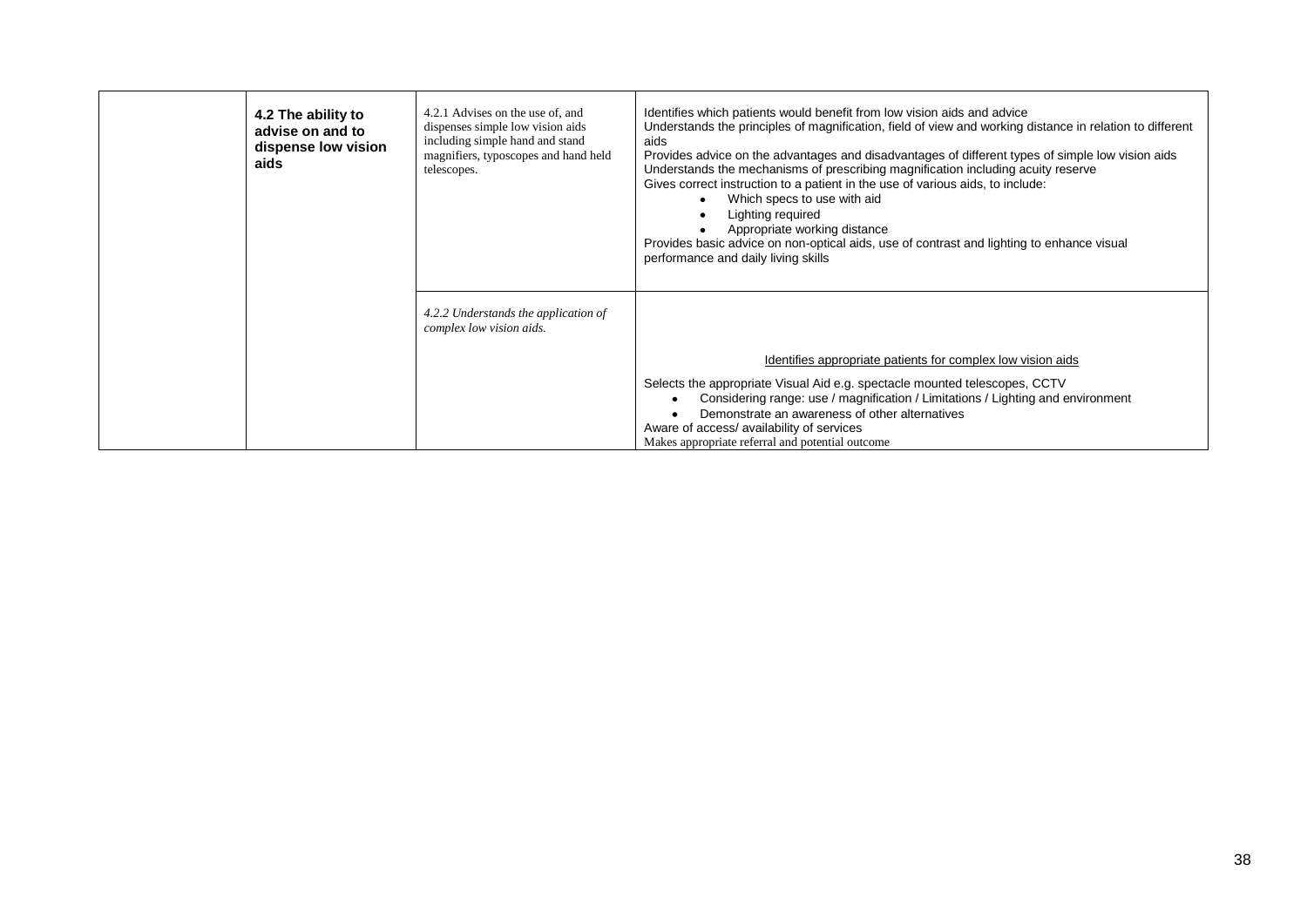| Unit of<br><b>Competency</b>                                                                   | <b>Elements of</b><br><b>Competence</b>                                                                                                  | <b>Performance Criteria</b>                                                                         | <b>Indicators</b>                                                                                                                                                                                                                                                                                                                                    |
|------------------------------------------------------------------------------------------------|------------------------------------------------------------------------------------------------------------------------------------------|-----------------------------------------------------------------------------------------------------|------------------------------------------------------------------------------------------------------------------------------------------------------------------------------------------------------------------------------------------------------------------------------------------------------------------------------------------------------|
| 5.                                                                                             | 5.1 The ability to<br>select and fit the most<br>appropriate lens for<br>the planned use and<br>clinical needs of the                    | 5.1.1 Chooses, fits and orders soft lenses                                                          | Demonstrates an understanding of the range of soft lens materials and designs available<br>Makes the appropriate choice of soft lens parameters<br>Assesses the fit of lenses using a variety of techniques<br>Makes appropriate adjustment of lens for best fit<br>Writes an appropriate order for a soft lens                                      |
| <b>Contact Lenses</b>                                                                          | patient                                                                                                                                  | 5.1.2 Instructs the patient in soft lens<br>handling and how to wear and care for<br>them           | Instructs a patient in the techniques of soft lens insertion, removal and other relevant handling instructions<br>Instructs a patient on the principles of soft lens wear and care including use of soft lens care products                                                                                                                          |
| The ability to<br>manage the<br>fitting and<br>aftercare of<br>patients with<br>contact lenses |                                                                                                                                          | 5.1.3 Chooses, fits and orders rigid<br>lenses                                                      | Demonstrates an understanding of the range of rigid lens materials and designs available<br>Makes the appropriate choice of rigid lens parameters<br>Assesses the fitting of a rigid lens<br>Makes appropriate adjustment of lens for best fit<br>Writes an appropriate order for a rigid lens                                                       |
|                                                                                                |                                                                                                                                          | 5.1.4 Instructs the patient in rigid<br>contact lens handling, and how to wear<br>and care for them | Instructs a patient in the techniques of RGP lens insertion, removal and other relevant handling instructions<br>Instructs a patient on the principles of RGP lens wear and care including use of RGP lens care products                                                                                                                             |
|                                                                                                | 5.2 The ability to                                                                                                                       | 5.2.1. Manages the aftercare of<br>patients wearing soft lenses.                                    | Demonstrates an understanding of the content and routine of a soft CL aftercare consultation<br>Carries out the relevant tests and assessments which are required in a routine soft lens aftercare consultation<br>Demonstrates an understanding of soft lens adaptation and aftercare issues and how to manage<br>them                              |
|                                                                                                | assess the progress in<br>wear of a contact lens<br>patient and to<br>investigate, identify<br>and manage any<br>aftercare issues.       | 5.2.2. Manages the aftercare of<br>patients wearing rigid gas permeable<br>contact lenses.          | Demonstrates an understanding of the content and routine of a rigid CL aftercare consultation<br>Carries out the relevant tests and assessments which are required in a routine rigid lens aftercare consultation<br>Demonstrates an understanding of rigid lens adaptation and aftercare issues and how to manage<br>them                           |
|                                                                                                | 5.3 The ability to<br>select and fit the most<br>appropriate complex<br>lens for the planned<br>use and clinical needs<br>of the patient | 5.3.1. Chooses and manages the fitting<br>of toric contact lenses                                   | Demonstrates an understanding of the types of astigmatism which require correction<br>Chooses the appropriate type of CL correction to meet the relevant needs of the patient<br>Demonstrates an understanding of the designs and materials available in toric contact lenses and<br>selects the appropriate toric lens for the needs of the patient |
|                                                                                                |                                                                                                                                          | 5.3.2 Chooses and manages the<br>correction of presbyopic patients                                  | Demonstrates an understanding of the advantages/disadvantages of the various methods of managing<br>presbyopia and chooses the most appropriate method for the needs of the patient                                                                                                                                                                  |
|                                                                                                |                                                                                                                                          | 5.3.3. Understands the techniques used<br>in fitting complex contact lenses and                     | Knows the methods for the CL correction of aphakia, high ametropia, keratoconus post-surgical and post-<br>refractive surgery                                                                                                                                                                                                                        |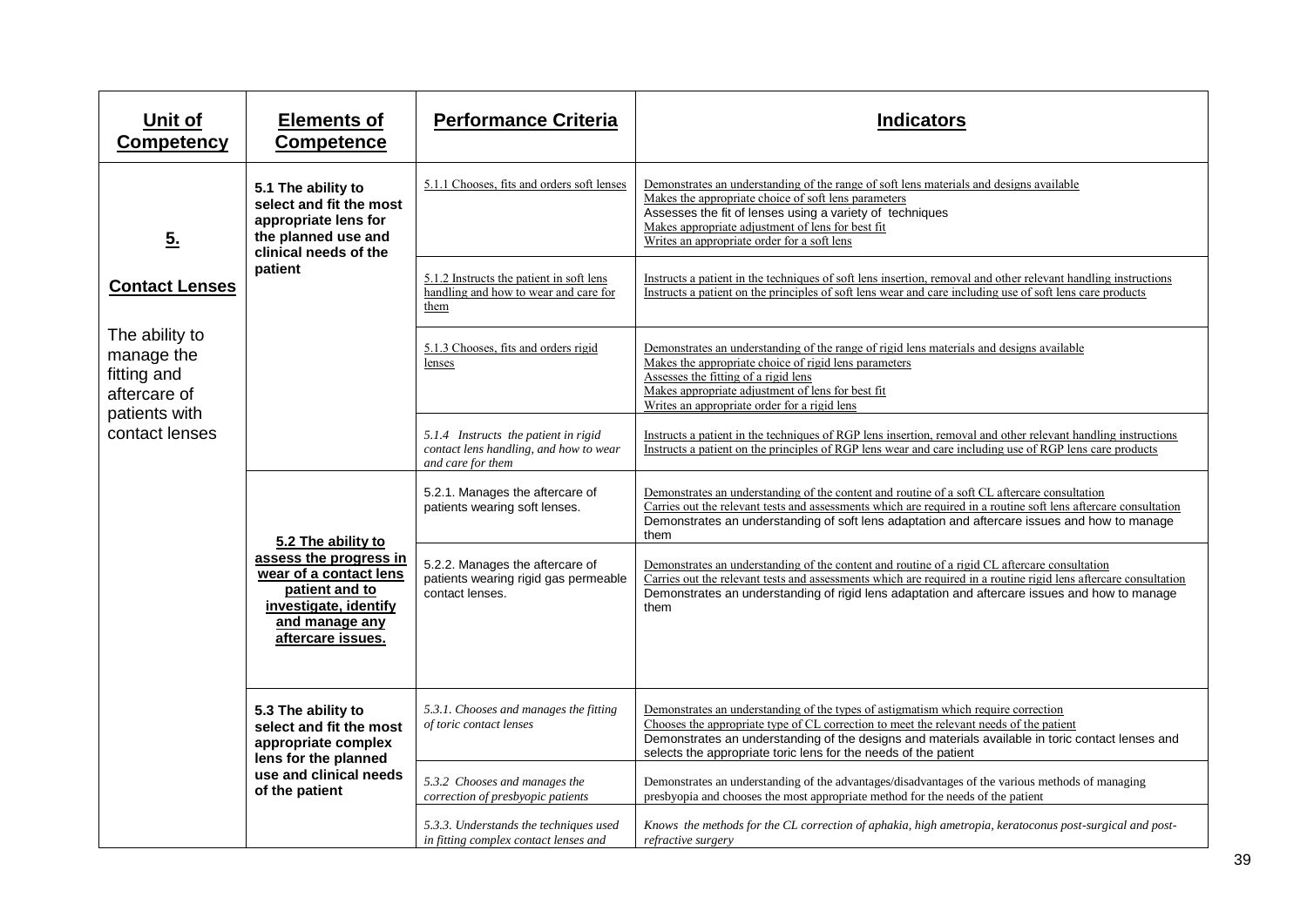|                                                                  |                                                                                 | advises patients requiring complex<br>visual correction.                                                     | $\overline{Including:}$<br>the types of lenses available, their fitting characteristics, fitting technique and any patient advice<br>$\circ$<br>required when fitting these lenses                                                                                                                                                                                                                                                                                                                                                    |
|------------------------------------------------------------------|---------------------------------------------------------------------------------|--------------------------------------------------------------------------------------------------------------|---------------------------------------------------------------------------------------------------------------------------------------------------------------------------------------------------------------------------------------------------------------------------------------------------------------------------------------------------------------------------------------------------------------------------------------------------------------------------------------------------------------------------------------|
| Unit of<br>Competency                                            | <b>Elements of</b><br><b>Competence</b>                                         | <b>Performance Criteria</b>                                                                                  | <b>Indicators</b>                                                                                                                                                                                                                                                                                                                                                                                                                                                                                                                     |
|                                                                  | 6.1 The ability to manage<br>patients presenting with<br>eye disease, including | 6.1.1. Understands the risk factors<br>for common ocular conditions.                                         | Understands the risk factors for developing common ocular conditions including:<br>Glaucoma, cataract, diabetic retinopathy and ARMD                                                                                                                                                                                                                                                                                                                                                                                                  |
| $\underline{6}$<br><b>Ocular Disease</b>                         | sight threatening eye<br>disease                                                | 6.1.2. Interprets and investigates the<br>presenting symptoms of the patient.                                | Asks appropriate and relevant questions to follow up presenting symptoms<br>Recognises a significant symptom (including reduced vision)<br>Investigates the presenting symptom<br>Interprets the results                                                                                                                                                                                                                                                                                                                              |
| The ability to<br>identify and<br>manage ocular<br>abnormalities |                                                                                 | 6.1.3. Develops a management plan for<br>the investigation of the patient.                                   | Recognises that there is a need for action and further investigation within the primary care setting<br>Chooses and carries out an appropriate technique for that investigation<br>Interprets the results and acts in line with College of Optometrists and NHS guidelines                                                                                                                                                                                                                                                            |
|                                                                  |                                                                                 | 6.1.4. Identifies external pathology and<br>offers appropriate advice to patients not<br>requiring referral. | Uses an appropriate method for looking at the external eye, grades what is seen at the initial check<br>and at follow up covering:<br>External eye and ocular surfaces<br>$\circ$<br>Lids, lashes, lumps/bumps and red eye<br>$\circ$<br>Gives the correct advice /treatment and review period<br>Aware of pharmaceutical agents available (legal status, indications, contraindications and side<br>effects and uses appropriate sources of medicines information)<br>Explains clearly to the patient and checks their understanding |
|                                                                  |                                                                                 | 6.1.5. Recognises common ocular<br>abnormalities and refers when<br>appropriate.                             | Recognises, using appropriate technique/s, all of the following:<br>Cataract<br>$\circ$<br>Glaucoma or glaucoma suspects<br>$\circ$<br>Anterior eye disorders e.g. blepharitis, dry eye, meibomian gland dysfunction, lid lesions<br>$\circ$<br>AMD and macular abnormalities<br>$\circ$<br>Manages appropriately                                                                                                                                                                                                                     |
|                                                                  |                                                                                 | 6.1.6. Manages patients presenting<br>with cataract.                                                         | Understands the impact of cataract on patients' lifestyle<br>Provides advice on minimising impact on lifestyle - non surgical management<br>Shows awareness of HES management - understands the risk and benefit of surgery.<br>Provides appropriate advice and management including, when necessary, referral for cataract extraction                                                                                                                                                                                                |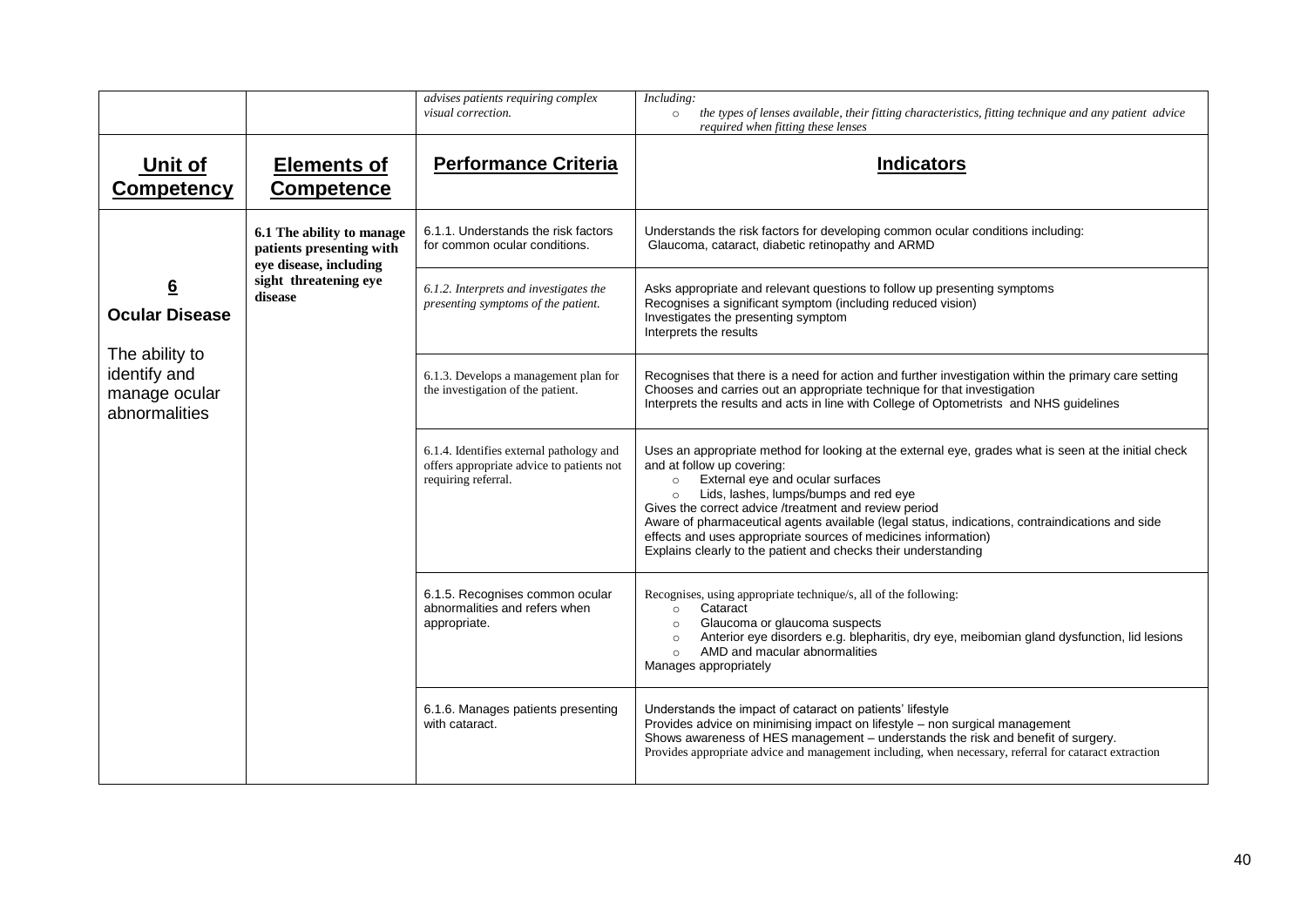|  |                                                                                              | 6.1.7. Manages patients presenting<br>with red eye/s.                                                                                                                                                                                                                                                                       | Obtains relevant information from the patient<br>Uses appropriate methods of examination to enable differential diagnosis<br>Appropriately manages the patient after diagnosis                                                                                        |
|--|----------------------------------------------------------------------------------------------|-----------------------------------------------------------------------------------------------------------------------------------------------------------------------------------------------------------------------------------------------------------------------------------------------------------------------------|-----------------------------------------------------------------------------------------------------------------------------------------------------------------------------------------------------------------------------------------------------------------------|
|  |                                                                                              | 6.1.8. Evaluates glaucoma risk factors,<br>detect glaucoma and refer<br>to<br>accordingly.                                                                                                                                                                                                                                  | Discusses the key risk factors<br>Identifies findings suggestive of open and closed angle glaucoma from clinical examination<br>Uses above information to determine if referral is appropriate<br>Decides on urgency and pathway of referral                          |
|  |                                                                                              | 6.1.9 Manages patients presenting with<br>macular degeneration.                                                                                                                                                                                                                                                             | Distinguishes between wet and dry AMD from symptoms and clinical findings<br>Establishes patient needs and visual function<br>Makes appropriate recommendations for management or referral<br>Understands potential treatments both medical and "in practice" options |
|  |                                                                                              | 6.1.10. Recognises, evaluates and<br>manages diabetic eye disease and refers<br>accordingly.                                                                                                                                                                                                                                | Recognises and names correctly the stage of diabetic eye disease<br>Gives local referral route and the appropriate timescales for referral for the following diabetic retinopathies:<br>Background/ Maculopathy/ Pre-proliferative/ Proliferative                     |
|  | 6.1.11. Understands the treatment of a<br>range of common ocular conditions.                 | Demonstrates a basic understanding of the treatment regimes of cataract, AMD, glaucoma, diabetic<br>eye disease and minor anterior eye problems<br>Can discuss the treatment options for 2 of the above conditions                                                                                                          |                                                                                                                                                                                                                                                                       |
|  | 6.1.12. Evaluates and manages<br>patients presenting with symptoms<br>of retinal detachment. | Identifies, evaluates and investigates significant symptoms<br>Assesses risk factors<br>Carries out an appropriate eye examination,<br>Manages the findings according to local protocol                                                                                                                                     |                                                                                                                                                                                                                                                                       |
|  | 6.1.13. Recognises ocular<br>manifestations of systemic disease.                             | Provides evidence of examining patients and recognising ocular manifestations of systemic disease in<br>hypertension and diabetes<br>Answers questions and recognises a range of ocular conditions from images provided by the assessor and<br>relates these to the systemic disease                                        |                                                                                                                                                                                                                                                                       |
|  | 6.1.14. Assesses symptoms and signs of<br>neurological significance.                         | Assesses the relevant symptoms and signs<br>Understands which signs/symptoms could relate to a neurological condition and the follow up<br>information required to make a differential diagnosis<br>Understands the significance and relative importance of the findings<br>Manages appropriately                           |                                                                                                                                                                                                                                                                       |
|  | 6.1.15. Recognises adverse ocular<br>reactions to medication.                                | Shows awareness relating to sources of information of adverse reactions<br>Provides evidence of the recognition of an adverse reaction to medication (systemic or topical)<br>Identifies and/or lists the Ocular Adverse reactions to a range of common medications (systemic or topical)<br>Describes the reporting scheme |                                                                                                                                                                                                                                                                       |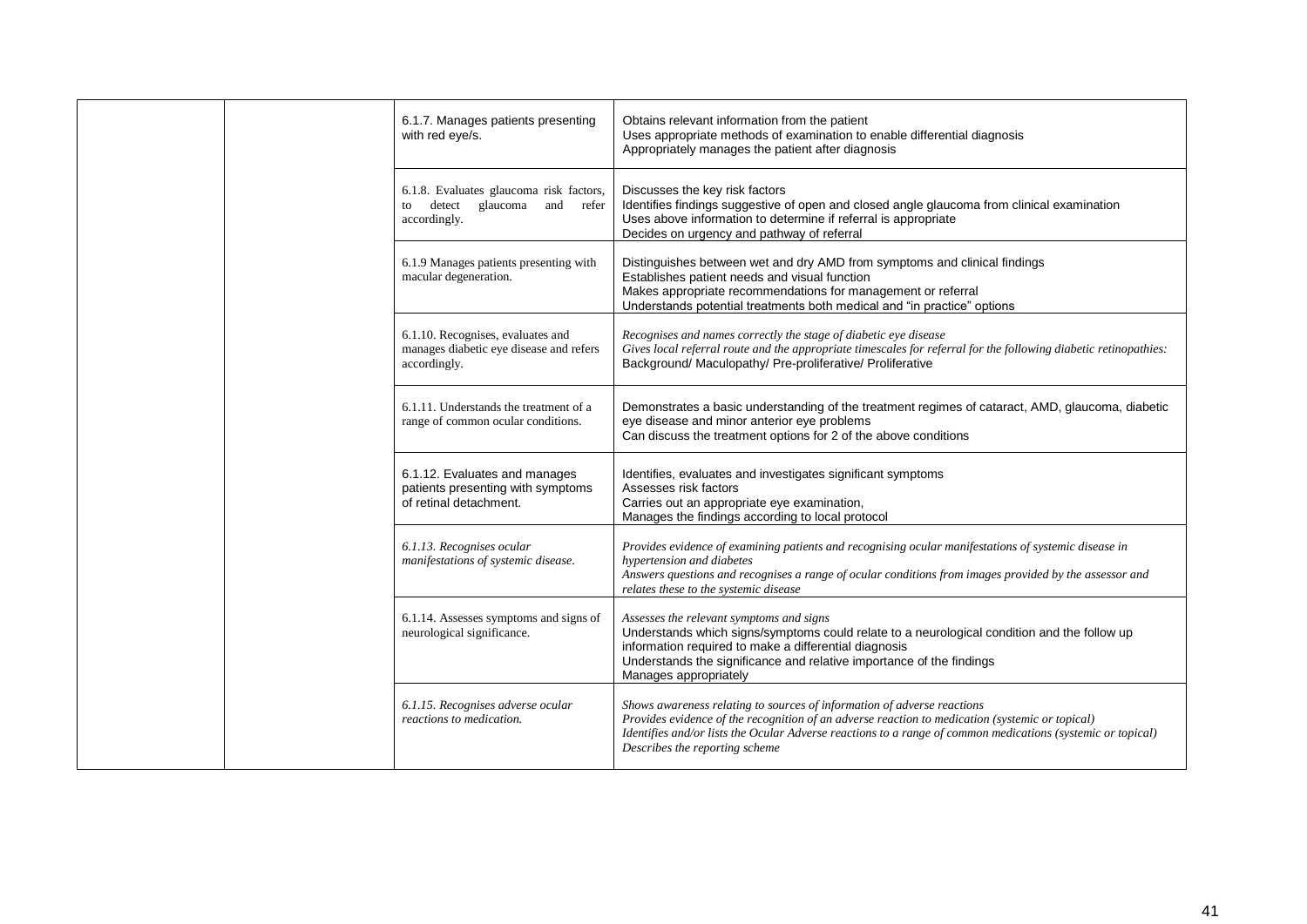| Unit of<br><b>Competency</b>                                                                                           | <b>Elements of</b><br><b>Competence</b>                                                                                                    | <b>Performance Criteria</b>                                                                                                                                                                       | <b>Indicators</b>                                                                                                                                                                                                                                                                                                                                                                                                  |
|------------------------------------------------------------------------------------------------------------------------|--------------------------------------------------------------------------------------------------------------------------------------------|---------------------------------------------------------------------------------------------------------------------------------------------------------------------------------------------------|--------------------------------------------------------------------------------------------------------------------------------------------------------------------------------------------------------------------------------------------------------------------------------------------------------------------------------------------------------------------------------------------------------------------|
| 7.<br><b>Assessment of</b><br><b>Visual Function</b><br>The ability to<br>assess visual<br>function in all<br>patients | 7.1 The ability to make<br>appropriate<br>prescribing and<br>management<br>decisions based on<br>the refractive and<br>ocular motor status | 7.1.1. Refracts a range of patients<br>with various optometric problems by<br>appropriate objective and subjective<br>means.                                                                      | Achieves accurate retinoscopy, and end point subjective results<br>Near add and range appropriate to needs<br>Uses appropriate methods of checking e.g. +1.00Ds blur and use of pin-hole<br>Understands the relationship between vision and prescription and symptoms and prescription                                                                                                                             |
|                                                                                                                        |                                                                                                                                            | 7.1.2. Uses appropriate diagnostic<br>drugs to aid refraction.                                                                                                                                    | Understands the indications/contraindications/legal aspects for use and supply of cycloplegic drugs<br>Carries out the procedure safely<br>Interprets the results<br>Appropriately records all aspects of the examination                                                                                                                                                                                          |
|                                                                                                                        |                                                                                                                                            | 7.1.3. Assesses children's visual function<br>using appropriate techniques.                                                                                                                       | Uses a range of assessment strategies according to age and ability to include:<br>Vision, OMB and Stereopsis<br>$\circ$<br>Knows the expected norms for different ages                                                                                                                                                                                                                                             |
|                                                                                                                        |                                                                                                                                            | 7.1.4. Understands the techniques for<br>assessment of vision in infants.                                                                                                                         | Describes the use of vision testing equipment, for an infant under 2 years old, for example,<br>preferential looking, optokinetic nystagmus                                                                                                                                                                                                                                                                        |
|                                                                                                                        |                                                                                                                                            | 7.1.5. Assesses patients with<br>impaired visual function and<br>understands the use of specialist<br>charts for distance and near vision.<br>and the effects of lighting, contrast<br>and glare. | Assesses vision and adapts refraction routine depending on circumstances, for example, age,<br>amblyopia, visual impairment<br>Is realistic in their expectations for patient<br>Understands the use and scoring of specialist charts e.g. Peli Robson, LogMar to assess vision/VA and<br>contrast sensitivity<br>Understands the benefits of lighting and the adverse affects of lighting/glare                   |
|                                                                                                                        |                                                                                                                                            | 7.1.6. Understands the special<br>examination needs of patients with<br>learning and other disabilities.                                                                                          | Recognises what range of patients have special examination needs<br>Treats those with learning and other disabilities without prejudice in a courteous and sensitive<br>manner and, in addition, have an ability to empathise with the patient.<br>Demonstrates an awareness of the need to be flexible in their approach to the examination,<br>amending and adapting techniques and communication appropriately. |
|                                                                                                                        |                                                                                                                                            | 7.1.7. Understands the special<br>examination needs of patients with<br>severe visual field defects.                                                                                              | Understands the different types of severe visual field defect and how to adapt examination<br>technique to take them into account, in particular:<br>Consideration of patient's mobility,<br>$\circ$<br>Adaptation of routine<br>$\circ$                                                                                                                                                                           |